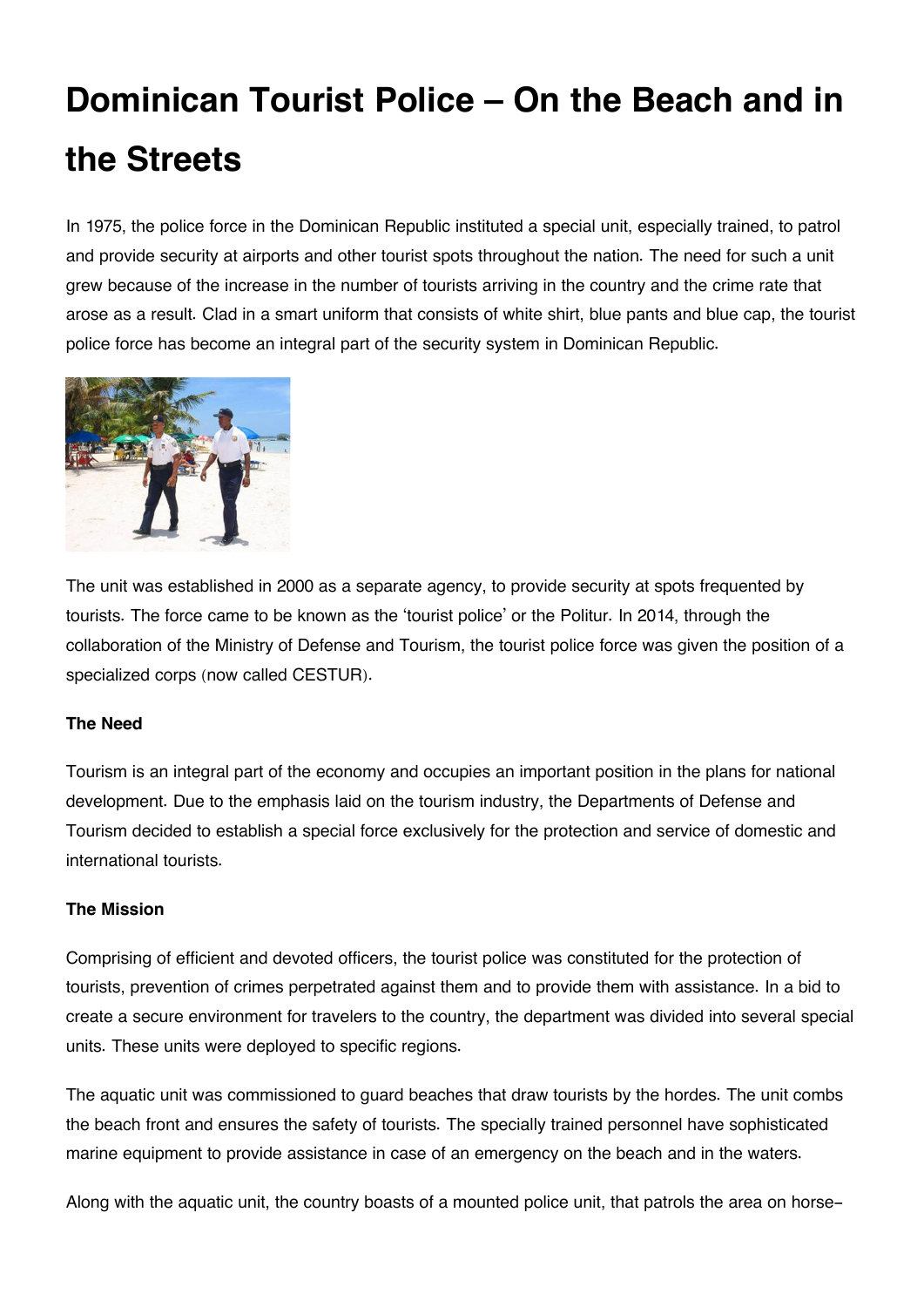back. These men have an almost bird's eye view of the entire beach, giving them the advantage of monitoring what is happening.



Apart from the specialized police force, there are regular police patrol parties that walk the beat and interact with tourists directly. Their presence in the streets of Dominican cities is aimed at providing a sense of security to those visiting the country.

The officers can also be found keeping vigil on the streets in motorized vehicles. They also have a highly trained dog-squad to tackle any exigencies.

Designed for maximum efficacy, the department has a clear demarcated vision. Since the country depends largely on the tourism industry for much of the revenue, the tourist police play a significant role in ensuring that tourist's feel safe at all times.

## **Accomplishments**

Considering the role tourism plays in the country's economy, the government remains committed towards keeping the place a safe haven, for visitors. As a result of this commitment a special school was founded, for training tourist police. The school trains hundreds of students each year, and works at strengthening the police force deployed in tourist sectors across the country.

In 2012, a team of approximately 50 members of the tourist police were stationed along the Coral Highway to patrol the stretch. The region was particularly infamous for crimes, especially against vulnerable tourists. The presence of the special unit on the highway resulted in a decrease in crimes.



The police have also taken control of Bavaro and Punta Cana, two of the most popular beaches among tourists. Previously, the beach fronts were strewn with old, abandoned buildings and were a hotspot for criminal activities and unregulated water sports. The active involvement of the special police force on these beaches has exhibited promising results. The areas are no longer a hub for nefarious activities,